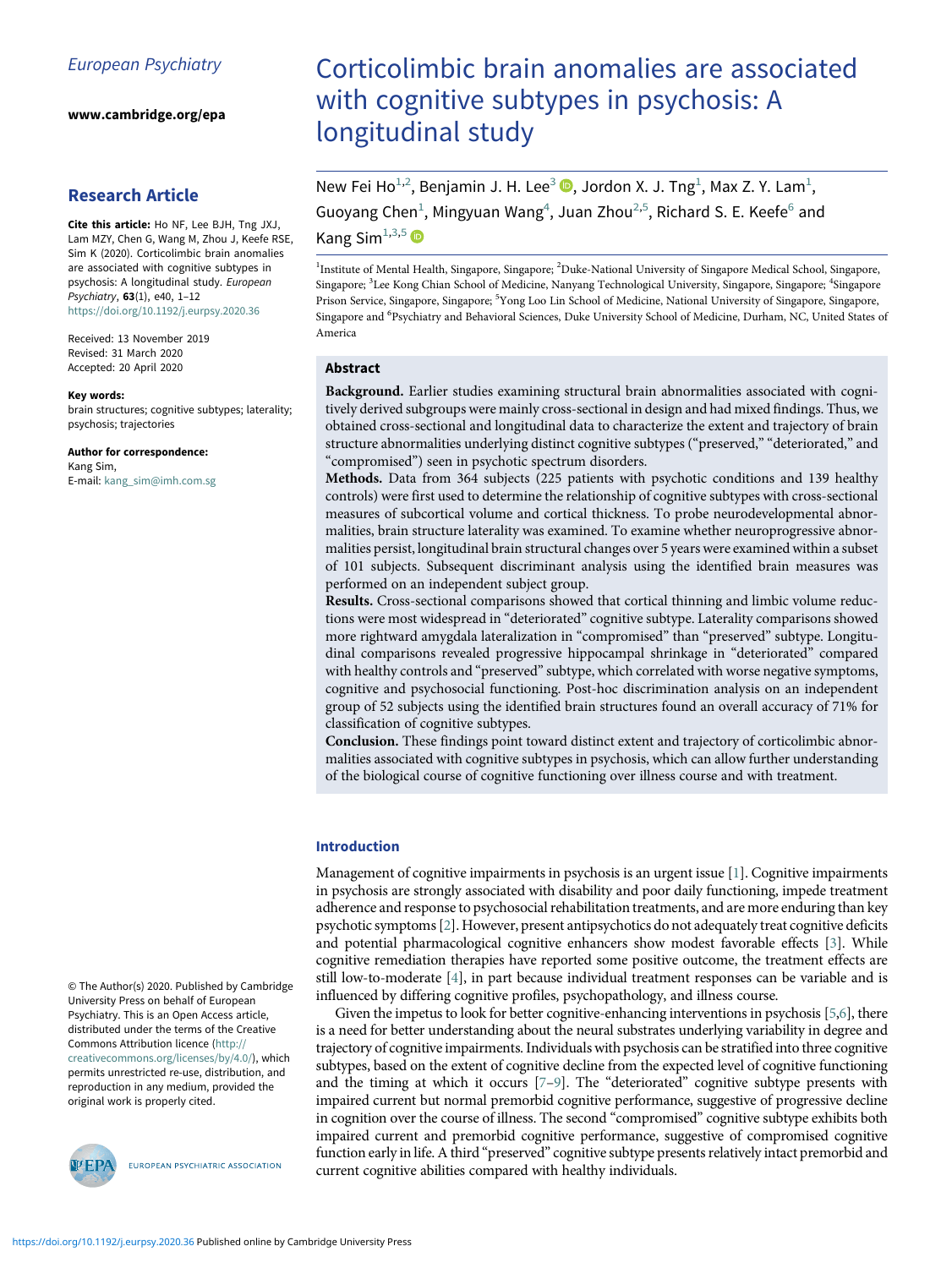Although many studies have linked structural brain abnormalities to impaired cognitive performance in psychotic spectrum disorders [[10](#page-11-8)–[13\]](#page-11-9), the underlying neurobiology of the three cognitive subtypes is still not entirely clear. To date, earlier studies which had compared brain structural measures among cognitive subtypes in psychotic conditions were mainly cross sectional in design and reported mixed findings [[14](#page-11-10)–[16\]](#page-11-11) in terms of the extent of underlying brain anomalies. To the best of our knowledge, none have specifically examined the use of identified putative brain measures to classify cognitive subtypes in an independent subject group.

Based on extant literature, the present study thus has a few aims and hypotheses. First, we aimed to compare cross sectional brain subcortical volumes and cortical thickness across the three cognitive subtypes and hypothesized that "deteriorated" cognitive subtype would have greater subcortical and cortical abnormalities compared with "preserved" cognitive subtype. Second, we aimed to study abnormal brain laterality measures as indices of neurodevelopmental aberrations and hypothesized that differences in laterality indices of specific brain structures are associated with "compromised" compared with "preserved" cognitive subtype. Third, we examined neuroprogressive brain changes over time and hypothesized that they are associated with "deteriorated" compared with "preserved" cognitive subtype. Finally, we tested the reliability of the classification of cognitive subtypes using the identified brain structures on an independent smaller group of subjects.

#### Materials and Methods

#### **Participants**

Two hundred twenty-five clinically stable outpatients with psychotic conditions (schizophrenia or schizoaffective disorder:  $n =$ 164; bipolar disorder with psychotic features:  $n = 46$ ; and brief psychotic disorder:  $n = 15$ ) were recruited from the Institute of Mental Health from 2010 to 2017. Their diagnoses were based on clinical interviews, medical records and verified by the Structured Clinical Interview for DSM-IV (patient version) by board certified psychiatrists in the hospital. One hundred thirty-nine healthy controls were recruited from the community, affiliated academic centers and through word-of-mouth concurrently and were screened using Structured Clinical Interview for DSM-IV (nonpatient version) to rule out any formal Axis I disorders. Controls with first-degree relatives with Axis 1 disorders were excluded.

Inclusionary criteria for all participants included an age range of 21–65 years and fluency in the English language (which is the main working language within the country and the primary medium of instruction in school). Exclusionary criteria included history of neurological or neurodevelopmental disorders including intellectual disability, substance, or alcohol dependence/abuse 6 months before the study or magnetic resonance imaging (MRI) contraindications. Of the 364 participants, 52 formed the independent subject group. Participants in the independent subject group ( $n =$ 52) were recruited using the same inclusion/exclusion criteria. All the study procedures were approved by the National Healthcare Group Institutional Review Board. Written informed consent was obtained from all subjects.

#### Cognitive subtyping and clinical measures

For cognitive subtyping, we adopted the approach in which the estimated premorbid intellect as well as the discrepancy between present level of cognitive functioning and the expected level of cognitive functioning as predicted by premorbid cognitive estimates were considered [\[14](#page-11-10)[,15\]](#page-11-12). We aligned the cut-off thresholds with previous studies in that subjects were considered "preserved" if (a) their estimated premorbid cognition were above the 10th percentile of healthy controls and (b) the difference between their present cognitive and premorbid cognitive abilities were less than 0.8 standard deviation (SD) [[14](#page-11-10)[,15\]](#page-11-12). The remaining patients (i.e., those with an estimated premorbid cognition less than 10th percentile or the discrepancy between present cognitive and premorbid cognitive abilities were more than 0.80 SDs below their predicted level) were considered cognitively impaired. Cognitively impaired patients were stratified into "deteriorated" and "compromised" groups if their estimated premorbid cognitive abilities were above or below the 10th percentile of the healthy subjects' distribution, respectively [\[14,](#page-11-10)[15](#page-11-12)].

The composite score from all the six subtests of the Brief Assessment of Cognition (BAC), standardized to normative data of 595 subjects from our local community [[17\]](#page-11-13) was used to evaluate the present level of cognitive functioning. BAC evaluates multiple domains of verbal memory and learning, working memory, speed of processing, verbal fluency, and executive function [[18\]](#page-11-14). For longitudinal assessments, an alternate form of BAC was administered to minimize practice effects.

The Wide Range Achievement Test—Reading Subtest III (WRAT-3) was used to appraise premorbid cognitive abilities [[19](#page-11-15)]. We had tested several models with various predictors to obtain the best fit of expected level of cognitive functioning in healthy reference subjects. WRAT-3 together with age and gender were the strongest predictors of expected level of cognitive abilities. Symptom severity and psychosocial functioning were evaluated using the Positive and Negative Syndrome Scale (PANSS) and the Global Assessment of Functioning (GAF) respectively.

#### Image acquisition, processing, and quality control

Data from MRI structural scans and follow-up scans used to conduct the primary analyses were acquired on the same 3-T scanner (Philips Achieva (Eindhoven, The Netherlands)) at the National Neurological Institute, with no major hardware or software updates in between the follow-up duration. T1 weighted MPRAGE scans for a cohort of 315 individuals were collected using Philips Achieva scanner (180 axial slices of 0.9 mm thickness with no gap, (FOV) Field of View =  $230 \times 230$  mm<sup>2</sup>; (TR)Repetition Time = 7.2 s, (TI) Inversion Time = 856ms, (TE)Echo Time = 3.8 ms, (FA)Flip Angle  $= 8^\circ$ , voxel size  $= 0.9 \times 0.9 \times 0.9$  mm<sup>3</sup>). A three-step image quality control process was applied for images acquired from the initial 367 subjects (228 patients and 139 healthy controls). First, images were inspected for motion artifact at the time of acquisition and scanning was repeated if necessary. Second, independent researchers visually inspected the raw DICOM structural images of individuals scanned before preprocessing. Of the original data collected, two were excluded after failing visual inspection for motion artifacts (ringing and ghosting); another one subject was excluded due to abnormally enlarged and anomalous shaped ventricles. The three excluded were patients with schizophrenia. Third, after preprocessing, the images were subjected to another round of quality check using guidelines by the Enhancing NeuroImaging Genetics through Meta-Analysis (ENIGMA) Consortium [\(http://enigma.ini.usc.edu](http://enigma.ini.usc.edu)).

Image pre-processing was performed using FreeSurfer version 5.3 ([http://surfer.nmr.mgh.harvard.edu\)](http://surfer.nmr.mgh.harvard.edu). Additional specialized longitudinal processing to reduce within-subject morphological variability resulting from cross-sectional image processing biases/ scanner-related measurements [\[20](#page-11-16)] as detailed in our earlier paper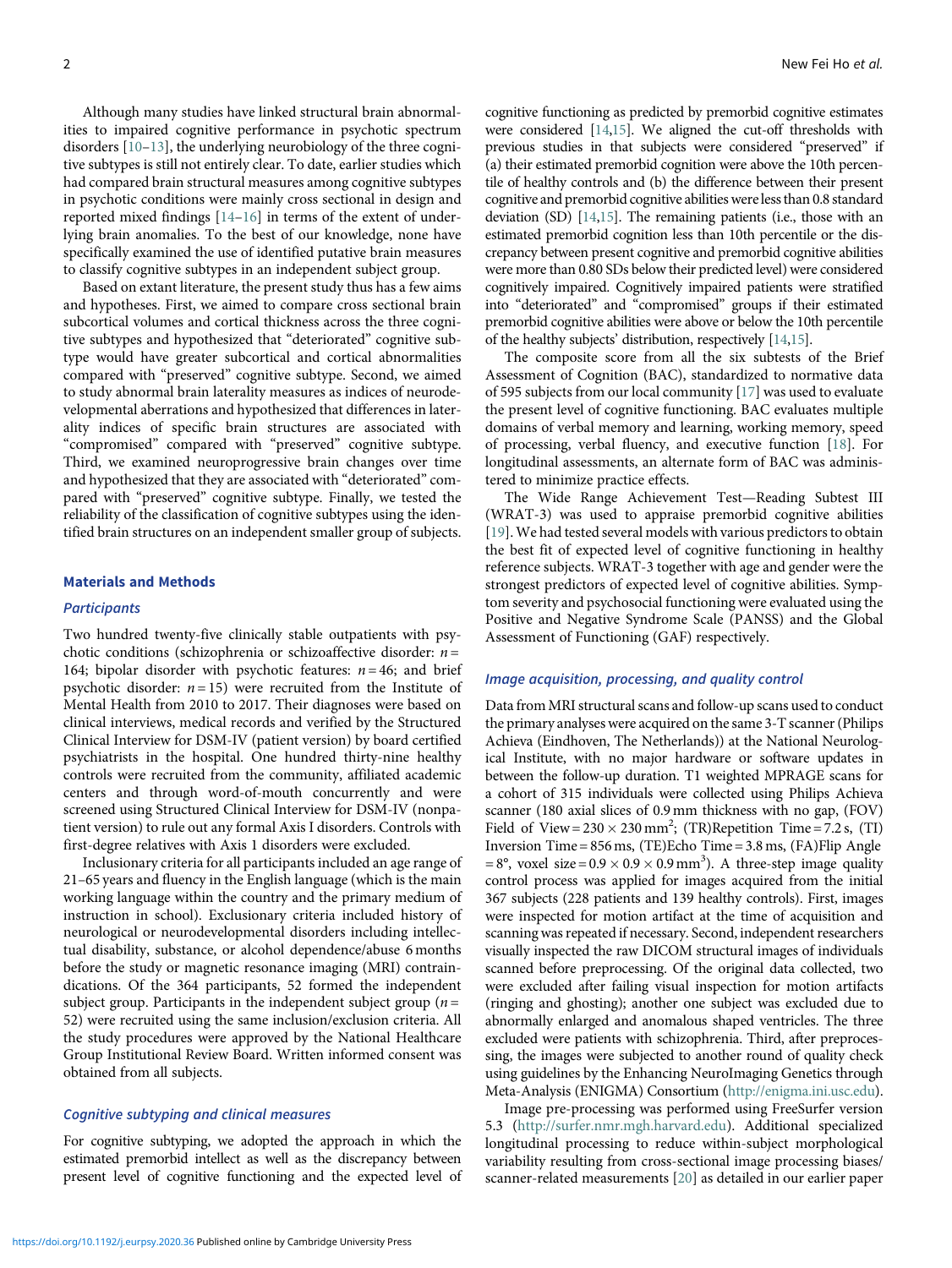[[21\]](#page-11-17) was performed prior to longitudinal analyses. Outcome measures extracted for subsequent analyses include global brain measures of intracranial volume (ICV), total brain volume (TBV), total gray matter, subcortical gray matter volume, total cortical white matter, and regional brain measures of subcortical region volumes and cortical thickness.

## Statistical analysis

Analyses were performed using open-source R software version 3.3.0. Before hypotheses testing, quantile–quantile plots and Shapiro– Wilks tests of each outcome measure were performed to determine normal distribution. Plots of residuals versus fitted values were also performed after regression analysis to ensure homoscedasticity.

## Analyses of demographics, cognitive, clinical and baseline global brain variables

Chi-squared or analysis-of-variance (ANOVA) tests were used to analyze demographics, cognitive and clinical variables, followed by post-hoc Tukey's tests upon main effect of subtype. For global brain measures, an analysis-of-covariance (ANCOVA) was performed, adjusting for age and gender, followed by post-hoc Tukey's tests. Another ANCOVA was performed with ICV as an additional covariate [\[14](#page-11-10)].

## Cross-sectional analyses of regional outcome measures (subcortical volume, cortical thickness, and their laterality indices)

To examine the relationship of cognitive subtypes on the subcortical volume and cortical thickness in the 312 individuals, an ANCOVA was performed with cognitive subtype, age, gender, ICV, and years of education as independent variables, followed by Bonferroni correction for the multiple brain regions tested. Post-hoc tests were conducted using simultaneous inference in general parametric models, with Tukey's test to correct for the 6 pairwise group comparisons. Cohen's  $f^2$  values (local effect size, i.e., effect size of an individual variable within a multivariate model) were also calculated for various predictors including cognitive subtype. To determine subtype differences in lateralization, similar ANCOVA analyses were performed, with laterality indices of subcortical volume and cortical thickness  $(Measure<sub>left</sub> - Measure<sub>right</sub>)/(Measure<sub>left</sub> + Measure<sub>right</sub>)$ as the dependent variables; cognitive subtype, age, gender, years of education, and handedness as independent variables.

## Secondary sensitivity analysis

Because the effect of cognitive subtypes could confounded by variability in age and diagnosis, we sought to substantiate the findings by performing identical analyses on a more homogeneous subset of participants, that is limiting the age group of all subjects to 21–45 years of age and confining the patients to those with a primary diagnosis of schizophrenia. This particular cohort is comprised of 105 healthy controls and 109 patients (see Supplementary Table S3).

#### Longitudinal analyses

To examine whether the brain trajectories differed among subset of 101 individuals with follow-up data (see participant characteristics in Supplementary Table S1), a linear mixed-effects model described in our previous study [\[21](#page-11-17)] was fitted, fixed effects included the interaction between cognitive subtype and time (number of years between baseline and follow-up scan), cognitive subtype, time, age

at baseline, gender, ICV, and years of education, random effects included individual intercept and slope. Significant testing was performed using ANOVA, followed by Bonferroni correction for the multiple brain regions tested. Post-hoc pair-wise group comparisons were performed using Wald tests to compute asymptotic Chi-squared statistics, with p-values adjusted for between-group multiple comparisons using the Holm–Bonferroni method.

#### A posteriori longitudinal brain-clinical/cognitive correlations

Consequent to the findings of significant volume trajectory abnormalities in a cognitive subtype, regression analysis described in our previous study [\[22](#page-11-18)] was conducted to determine whether standardized rates of volume change (adjusted for ICV, baseline age, gender, antipsychotic dosage, and years of education) were associated with standardized rates of change in measures (adjusted for age, gender, antipsychotic dosage, and years of education) of cognition (BAC composite), symptoms (PANSS and GAF symptoms) and social/ occupational functioning (GAF disability).

## Classification of cognitive subtypes on an independent dataset using putative imaging markers

To explore whether putative discriminative variables, that is outcome measures that showed significant between-group differences in the main cross-sectional dataset could predict group classification in an independent sample cohort (see participant characteristics in Supplementary Table S2), linear discriminant analysis was performed, which separates the classes (cognitive subtypes) by maximizing the centers of the combined predictor data and minimizing the variation within each class of data [[23\]](#page-11-19).

## Results

## Baseline sociodemographic, cognitive, and clinical characteristics

These baseline data including the cross-sectional comparisons are summarized in [Table 1](#page-3-0). Generally, the three cognitive subtypes did not significantly differ among and from the healthy controls in gender and handedness. "Deteriorated" and "compromised" cognitive subtypes received less years of education than healthy controls. While patient groups also did not differ in in antipsychotic dosage, severity of symptoms, or duration of illness, the "compromised" subjects were older and showed later onset of illness compared with other cognitive subtypes.

#### Global brain measures

There was significant cognitive subtype main effect on absolute TBV but not ICV. "Deteriorated" subjects had smaller absolute TBV than healthy controls. Subtype effects were also significant for all global measures after adjusting for ICV; relative to healthy controls,"deteriorated" and "preserved" cognitive subtypes showed lower TBV and total cortical gray matter volume, and "deteriorated" cognitive subtype showed lower total subcortical gray matter and total cortical white matter volume.

## Regional brain measures

[Table 2A](#page-5-0) shows significant subtype effects on limbic structures and lateral ventricles. Smaller bilateral hippocampal volume was found in "deteriorated" compared with healthy and "preserved" cognitive subtype, and "compromised" compared with healthy controls.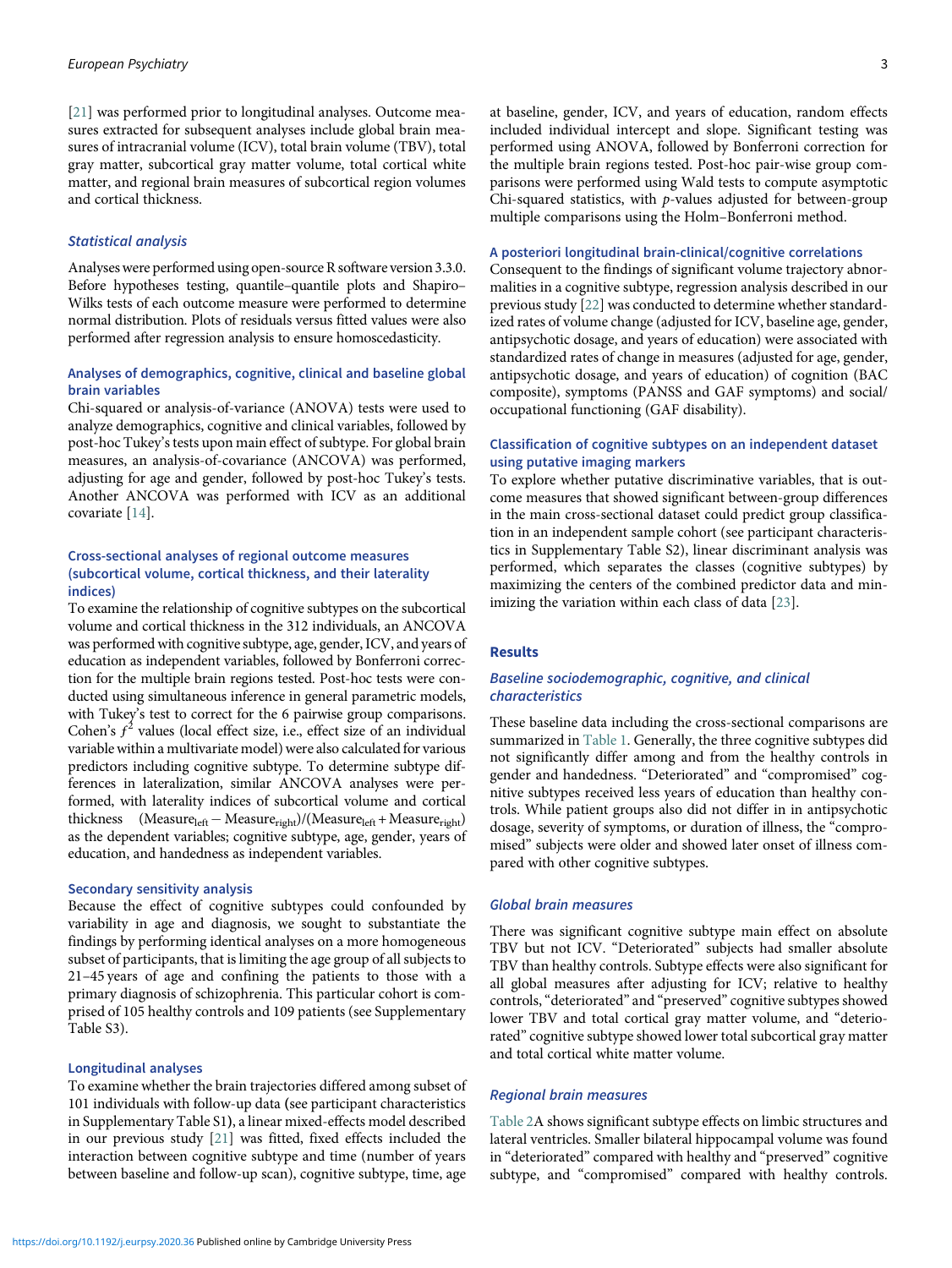<span id="page-3-0"></span>

|                                             | Healthy                   | Preserved                 | Deteriorated               | Compromised               | $\chi^2$ or F value (d.f.) | $p$ value              |
|---------------------------------------------|---------------------------|---------------------------|----------------------------|---------------------------|----------------------------|------------------------|
| Demographics                                |                           |                           |                            |                           |                            |                        |
| N                                           | 125                       | 79                        | 69                         | 39                        | $\overline{\phantom{a}}$   |                        |
| Gender                                      | 77 m, 48 f                | 41 m, 38 f                | 38 m, 31 f                 | 21 m, 18 f                | 2.17(3)                    | 0.54                   |
| Age (years)                                 | 32.82 (9.73)              | 31.66 (8.20)              | 30.93(8.14)                | 39.98 (10.78)             | 9.28(3, 308)               | $< 0.001^{\circ}$      |
| Education (years)                           | 14.83 (2.57)              | 12.98 (2.53)              | 11.4(2.25)                 | 10.76 (3.09)              | 40.01 (3, 308)             | $<$ 0.001 $b$          |
| Handedness                                  | 118 R, 7 L                | 72 R, 7 L                 | 67 R, 2 L                  | 37 R, 1 L, 1 A            | 10.26(6)                   | 0.11                   |
| Cognitive measures                          |                           |                           |                            |                           |                            |                        |
| WRAT3-reading                               | 49.51 (4.83)              | 51.08 (4.18)              | 49.81 (4.41)               | 38.69 (6.14)              | 65.51 (3, 230)             | $<$ 0.001 $<$          |
| BAC verbal memory                           | 0.39(0.93)                | $-0.29(0.91)$             | $-1.60(1.06)$              | $-1.45(1.09)$             | 49.66 (3, 230)             | $<$ 0.001 $d$          |
| <b>BAC</b> digit sequencing                 | 0.15(1.09)                | $-0.03(0.96)$             | $-1.55(0.96)$              | $-1.39(1.37)$             | 40.52 (3, 230)             | $< 0.001$ <sup>d</sup> |
| BAC token motor task                        | $-0.08(0.90)$             | $-0.72(0.94)$             | $-1.31(1.01)$              | $-1.49(1.37)$             | 18.51 (3, 230)             | $<$ 0.001 $d$          |
| <b>BAC</b> verbal fluency                   | 1.58(1.77)                | $-0.31(0.99)$             | $-1.43(0.93)$              | $-1.44(0.90)$             | 73.88 (3, 230)             | $< 0.001$ <sup>d</sup> |
| BAC symbol coding                           | 0.27(1.06)                | $-0.71(0.84)$             | $-2.02(1.03)$              | $-1.77(1.17)$             | 58.80 (3, 230)             | $< 0.001$ <sup>d</sup> |
| BAC tower of london                         | 0.41(0.72)                | 0.16(0.92)                | $-1.74(2.26)$              | $-1.22(2.47)$             | 22.74 (3, 230)             | $< 0.001$ <sup>d</sup> |
| <b>BAC</b> composite                        | 0.45(0.65)                | $-0.31(0.41)$             | $-1.61(0.67)$              | $-1.46(0.88)$             | 127.12 (3, 230)            | $< 0.001$ <sup>d</sup> |
| Clinical measures                           |                           |                           |                            |                           |                            |                        |
| Primary diagnosis (SS, BPD, BD)             |                           | 54 SS, 5 BPD and 20 BD    | 51 SS, 3 BPD, 15 BD        | 21 SS, 7 BPD, 11 BD       | 8.20(4)                    | 0.19                   |
| Age onset of illness                        | $\overline{\phantom{a}}$  | 25.93 (7.93)              | 25.55 (6.83)               | 32.57 (10.44)             | 10.85 (2, 184)             | $<$ 0.001 $<$          |
| Antipsychotic dosage (daily CPZ equivalent) | $\overline{\phantom{a}}$  | 266.93 (341.51)           | 213.73 (206.76)            | 174.85 (145.61)           | 1.75(2, 184)               | 0.18                   |
| Duration of illness in years                | $\overline{\phantom{a}}$  | 5.34(5.92)                | 4.90 (5.07)                | 7.17(8.02)                | 1.80(2, 184)               | 0.17                   |
| <b>PANSS Positive</b>                       |                           | 9.43(3.14)                | 10.32 (3.48)               | 10.59 (4.55)              | 1.79(2, 184)               | 0.17                   |
| <b>PANSS Negative</b>                       | $\overline{a}$            | 8.62(3.35)                | 8.91(3.03)                 | 9.62(4.01)                | 1.13(2, 184)               | 0.33                   |
| PANSS General psychopathology               |                           | 19.68 (3.80)              | 20.90 (3.90)               | 21.41 (7.44)              | 2.07(2, 184)               | 0.13                   |
| GAF (total)                                 | $\overline{\phantom{a}}$  | 57.84 (20.13)             | 50.72 (17.8)               | 57.67 (19.1)              | 2.97(2, 184)               | 0.05                   |
| GAF (symptoms)                              | $\overline{\phantom{a}}$  | 60.35 (20.38)             | 54.0 (18.65)               | 60.95 (19.24)             | 2.46(2, 184)               | 0.08                   |
| GAF (disability)                            | $\overline{\phantom{a}}$  | 58.86 (19.94)             | 51.46 (17.61)              | 59.1 (18.79)              | 3.42(2, 184)               | 0.04                   |
| Global neuroimaging measures ( $mm3$ )      |                           |                           |                            |                           |                            |                        |
| ICV                                         | 1,273,904.18 (172,173.01) | 1,251,065.74 (204,242.05) | 1,274,967.84 (189,960.44)  | 1,245,999.79 (205,469.40) | 0.43(3, 308)               | 0.73                   |
| <b>TBV</b>                                  | 1,083,476.16 (101,868.70) | 1,050,581.08 (104,775.77) | 1,046,533.01 (101,992.179) | 1,028,841.59 (105,186.97) | 5.94 (3, 306)              | < 0.001                |
|                                             |                           |                           |                            |                           | 15.79 (3, 305)             | $<$ 0.001 $^{\rm g}$   |
| <b>Total cortical GM</b>                    | 590,094.80 (55,748.96)    | 570,013.2 (57,411.9)      | 565,622.2 (55650.72)       | 555,236.1 (56,064.83)     | 9.2(3, 306)                | $-0.001$ <sup>h</sup>  |
|                                             |                           |                           |                            |                           | 18.26 (3, 305)             | < 0.001                |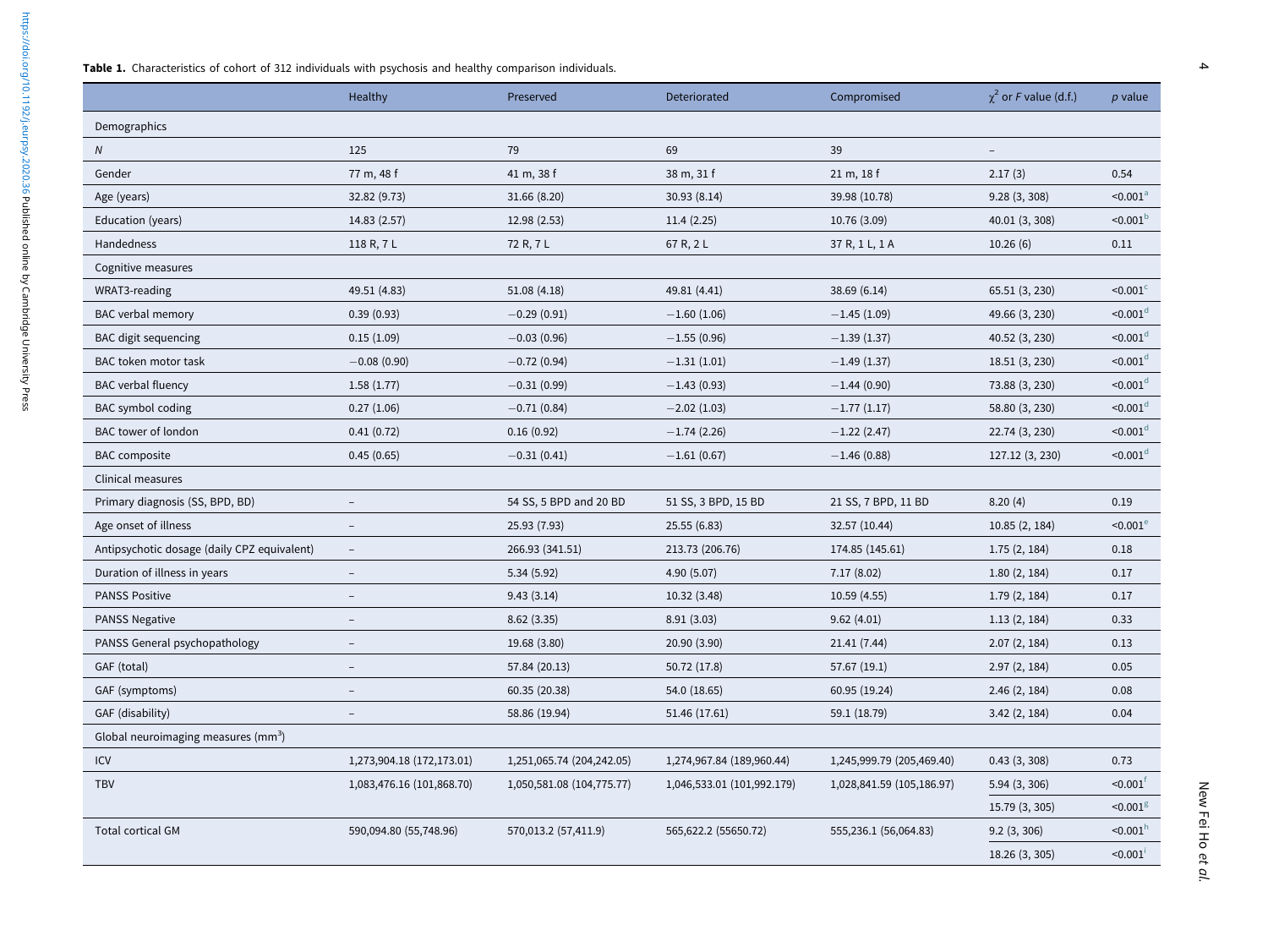<span id="page-4-1"></span>

|                      | Healthy                | Preserved              | Deteriorated          | Compromised            | $\chi^2$ or F value (d.f.) | p value                |
|----------------------|------------------------|------------------------|-----------------------|------------------------|----------------------------|------------------------|
| Total subcortical GM | 60,419.86 (5,534.18)   | 59,676.20 (5,460.11)   | 59,193.04 (5304.19)   | 57,204.26 (5,367.33)   | 5.72 (3, 306)              | $-0.001$               |
|                      |                        |                        |                       |                        | 9.20(3, 305)               | $-0.001$               |
| Total cortical WM    | 446,413.77 (49,758.77) | 431,357.67 (49,635.21) | 430,700.40 (49415.81) | 426,478.42 (52,152.60) | 3.59 (3, 306)              | $-0.05$                |
|                      |                        |                        |                       |                        | 6.95(3, 305)               | $-80.001$ <sup>K</sup> |

Indian; ICV, intracranial volume; L, left; M, malay; m, Males; O, other ethnidities; R, right; SS, schizophrenia spectrum (i.e., schizophrenia, schizoaffective disorder and schizophreniform); PANSS, Positive and Negative S ndian; ICV, intracranial volume; L, eft; M, malay; m, Males; O, other ethnicities; R, right; SS, schizophrenia spectrum (i.e., schizophrenia, schizophrenia, schizophrenies of hizorder and schizophreniform); PANSS, Positive WM, white matter; WRAT3, Wide Range Achievement Test 3 (Reading subtest). Abbrevi

Measures of continuous variables are indicated by mean±standard deviation. Post-hoc tests indicate<br>°C older than the H, P and D (ρ<0.001).

with all the patient subtypes (p<0.001), and P received more years of education compared with D (p<0.005) and C (p<0.001) <sup>b</sup>H received more years of education compared

<sup>c</sup>C performed worse than H, P, and D on WRAT3 (p < 0.001).

<sup>1</sup>H and P performed better than D and C subjects on all BAC subtests (p < 0.001). No significant group differences were found between D and C. H performed better than P in verbal memory, token motor task, verbal fluency, Measures of continuous variables are indicated by mean±standard deviation. Post-hoc tests indicate<br>°C older than the H, P and D (p <0.001).<br>°C hereived more years of education and with all the patient subtypes (p <0.001), scores  $(p < 0.01)$ .

C had a higher age onset of illness than P and D (p < 0.001). No significant group differences were found between P and D. After adjusting for effects of age and gender, post-hoc Tukey's tests indicate

scores (ρ<0.01).<br>Το Shad a higher rBV than H (ρ<0.05).<br>Το Shad a higher TBV than H (ρ<0.05).<br>Το Shad a higher TBV than H (ρ<0.05). When ICV was adjusted for besides age and gender, post-hoc Tukey's and gender, post-hoc Tu ົD showed lower TBV than H (p <0.05).<br><sup>6</sup>D and P showed lower total cortical GM than H (p <0.05). When ICV was adjusted for besides age and gender, post-hoc Tukey's tests indicate<br><sup>h</sup>P and D showed lower TBV than H (p <0.

 $\mathsf{P}$  and D showed lower TBV than H ( $p$  < 0.05).

total cortical GM than H  $(p < 0.001)$ . ip and D showed lower total contical GM than H (p < 0.0<br>ip showed lower total subcortical GM than H (p < 0.05).<br>ip showed lower total cortical WM than H (p< 0.01).

<span id="page-4-0"></span>Smaller left amygdala volume was seen in "compromised" compared with healthy and "preserved" cognitive subtype. Smaller thalamic volume and enlarged ventricles were found in "deteriorated" and "preserved" subtypes compared with healthy controls.

[Table 2B](#page-5-0) shows the effect of cognitive subtype on cortical thickness measures. Among the cognitive subtypes, "deteriorated" showed the most widespread cortical thinning across the four lobes relative to healthy controls. "Preserved" showed similar patterns of cortical thinning compared to "deteriorated" subtype within the prefrontal regions (pars orbitalis, pars opercularis, pars triangularis, rostral middle frontal gyrus, medial and lateral orbitofrontal gyri; temporal regions (middle and superior temporal gyri, banks of superior temporal sulcus), lateral occipital gyrus and inferior parietal cortex, but not in the lingual gyrus and superior frontal gyrus as seen in "deteriorated" cognitive subtype. "Compromised" subtype showed most limited cortical thining relative to healthy controls that was restricted to the lingual gyrus and lateral orbitofrontal gyrus.

Secondary analysis on the cohort more homogenous for age and diagnosis revealed similar pattern of findings as above, with strong local effect sizes for cognitive subtypes (Supplementary Table S4), suggesting that the cognitive subtypes contributed more to the variances in group-based volumes rather than diagnosis or age.

# Lateralization measures

"Compromised" showed significantly increased rightward amygdalar lateralization when compared with healthy  $(p=0.033)$  and "preserved" cognitive subtype  $(p = 0.021)$ .

# Longitudinal comparisons

The subtype-by-time interaction effect was significant only in the hippocampus, after adjusting for multiple comparisons. [Figures 1](#page-8-0)A, B indicates that this effect was driven by progressive bilateral hippocampal volumetric decline in "deteriorated" compared with healthy ( $p = 0.00061$  for left hippocampus;  $p = 0.00018$  for right hippocampus) and "preserved" ( $p = 0.017$  for left hippocampus;  $p$ = 0.036 for right hippocampus) cognitive subtype. No significant subtype-by-time effects on cortical thickness measures.

# A posteriori longitudinal brain-behavioral correlations

In "deteriorated" individuals, progressive volume decline of hippocampus correlated with less improvement in the BACS composite score over time (left:  $p = 0.017$ ; right not significant:  $p = 0.12$ ), worse GAF disability scores i.e. psychosocial and occupational functioning (left:  $p = 0.035$ ; right:  $p = 0.027$ ) and greater severity of negative symptoms (left:  $p = 0.012$ ; right not significant:  $p = 0.50$ ), general psychopathology (left:  $p = 0.05$ ; right:  $p = 0.036$ ) but not positive symptoms [\(Figure 1](#page-9-0)C).

## Cognitive subtype classification based on putative markers:

A composite index of the above putative neuroimaging measures associated with the cognitive subtypes (i.e., bilateral volumes of the hippocampus, lateral ventricles, thalamus, ICV to adjust for brain size) and amygdala laterality measure without demographic or clinical variables) classified an independent cohort of patients with schizophrenia with an accuracy of 90% for healthy controls, 83% for "preserved," 73% for "deteriorated," and 75% for "compromised" cognitive subtypes, with an overall accuracy of 71%.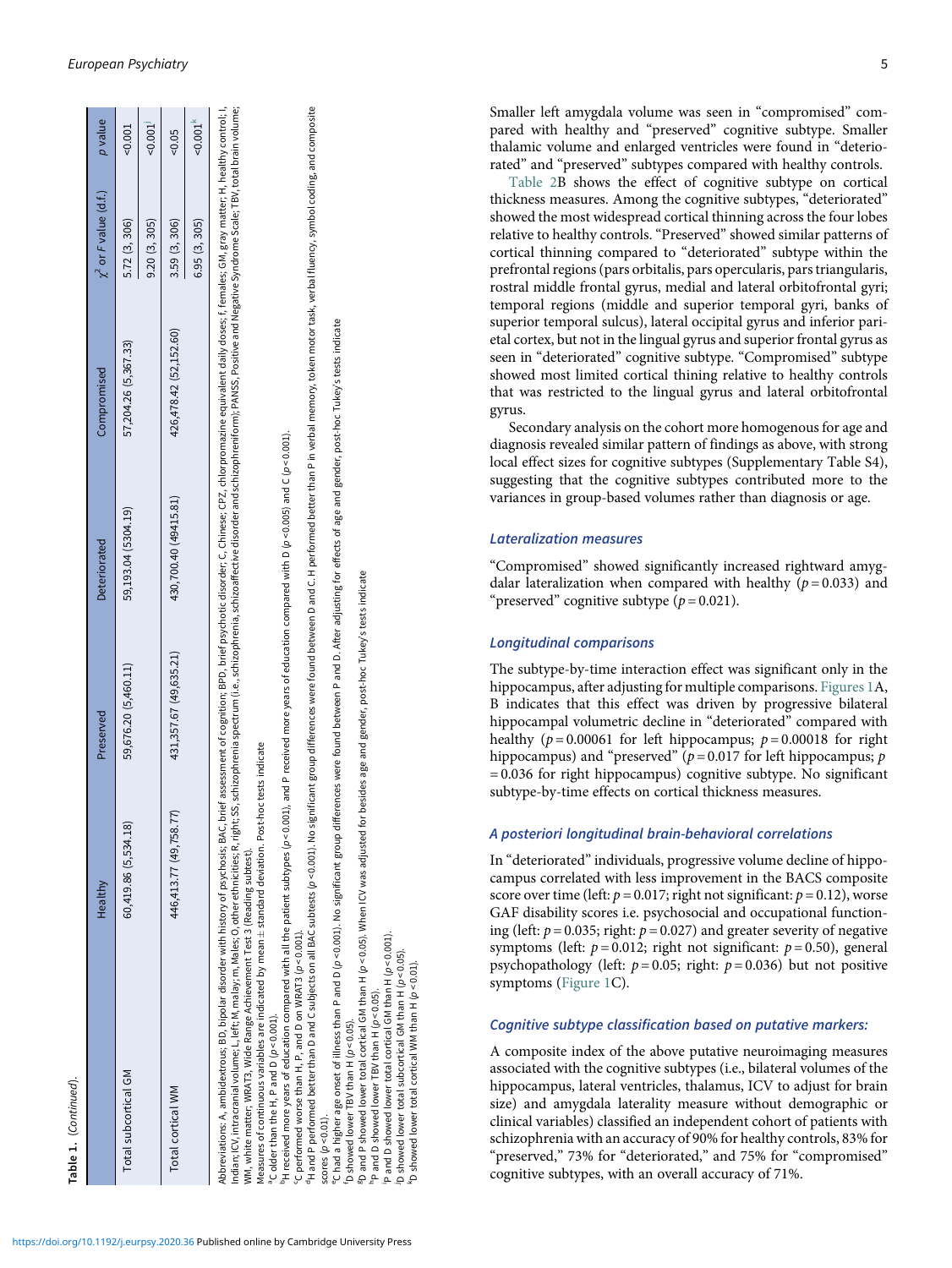Table 2. Effects of cognitive subtypes on (a) volumes of subcortical regions and (b) thickness of cortical regions in the cohort of 312 subjects of patients with psychosis and healthy comparison controls.

<span id="page-5-0"></span>

| (A) Subcortical                                                                                                | F and p-values of ANCOVA test of cognitive subtype; | Post-hoc pairwise tests <sup>b</sup>                             |                                                                   |                                                                 |                                                                    |                                                               |                                                            |  |
|----------------------------------------------------------------------------------------------------------------|-----------------------------------------------------|------------------------------------------------------------------|-------------------------------------------------------------------|-----------------------------------------------------------------|--------------------------------------------------------------------|---------------------------------------------------------------|------------------------------------------------------------|--|
| regions                                                                                                        | Cohen's $f^{2a}$                                    | P vs. H                                                          | D vs. H                                                           | C vs. H                                                         | D vs. P                                                            | C vs. P                                                       | C vs. D                                                    |  |
| Hippocampus                                                                                                    |                                                     |                                                                  |                                                                   |                                                                 |                                                                    |                                                               |                                                            |  |
| Left                                                                                                           | $F_{3, 304}$ = 13.43, p = 2.96e-08#; $f^2$ = 0.08   | $\beta$ = -63.40, SE =<br>47.44, $t = -1.34$ ,<br>$p = 0.54$     | $\beta$ = -262.14, SE =<br>53.77, $t = -4.88$ ,<br>$p < 0.001***$ | $\beta$ = -121.98, SE =<br>65.38, $t = -1.87$ ,<br>$p = 0.24$   | $\beta$ = -198.73, SE =<br>53.10, $t = -3.74$ ,<br>$p = 0.0012***$ | $\beta$ = -58.57, SE =<br>65.15, $t = -0.90$ ,<br>$p = 0.80$  | $\beta$ =140.16, SE =<br>65.63, $t = 2.14$ ,<br>$p = 0.14$ |  |
| Right                                                                                                          | $F_{3, 304}$ = 11.82, p = 2.42e-07#; $f^2$ = 0.07   | $\beta$ = -63.35, SE =<br>50.23, $t = -1.26$ ,<br>$p = 0.58$     | $\beta$ = -215.04, SE =<br>$56.94, t = -3.77,$<br>$p = 0.001**$   | $\beta$ = -188.20, SE =<br>69.23, $t = -2.72$ ,<br>$p = 0.034*$ | $\beta$ = -151.69, SE =<br>56.22, $t = -2.69$ ,<br>$p = 0.0.35*$   | $\beta$ = -124.85, SE =<br>68.98, $t = -1.81$ ,<br>$p = 0.27$ | $\beta$ = 26.84, SE =<br>69.49, $t = 0.39$ ,<br>$p = 0.98$ |  |
| Amygdala                                                                                                       |                                                     |                                                                  |                                                                   |                                                                 |                                                                    |                                                               |                                                            |  |
| Left                                                                                                           | $F_{3,304}$ = 10.0, p = 2.66e-06#; $f^2$ = 0.007    | $\beta$ = 0.005, SE = 0.02,<br>$t = 0.0, p = 0.10$               | $\beta$ = -0.51, SE = 0.03,<br>$t = -1.65, p$<br>$= 0.21$         | $\beta$ = -0.01, SE = 0.04,<br>$t = -2.98, p =$<br>$0.01*$      | $\beta$ = -0.5, SE = 0.03,<br>$t = -1.67, p =$<br>0.33             | $\beta$ = -0.01 SE = 0.04,<br>$t = -2.99, p =$<br>$0.015*$    | $\beta$ = -0.59, SE =<br>0.4, $t = -1.62$ ,<br>$p = 0.37$  |  |
| Right<br>$F_{3, 304} = 3.27, p = 0.021$                                                                        |                                                     |                                                                  |                                                                   |                                                                 |                                                                    |                                                               |                                                            |  |
| Thalamus                                                                                                       |                                                     |                                                                  |                                                                   |                                                                 |                                                                    |                                                               |                                                            |  |
| $F_{3, 304}$ = 5.98, $p$ = 0.00057#; $f^2$ = 0.04<br>Left                                                      |                                                     | $\beta$ = -250.7, SE =<br>118.2, $t = -2.12$ ,<br>$p = 0.15$     | $\beta$ = -394.8, SE =<br>134.0, $t = -2.95$ ,<br>$p = 0.018*$    | $\beta$ = -143.6, SE =<br>162.9, $t = -0.88$ ,<br>$p = 0.81$    | $\beta$ = -144.2, SE =<br>132.3, $t = -1.09$ ,<br>$p = 0.69$       | $\beta$ =107.1, SE =<br>162.4, $t = 0.66$ ,<br>$p = 0.91$     | $\beta$ = 251.2, SE =<br>163.6, $t = 1.54$ ,<br>$p = 0.41$ |  |
| $F_{3,304}$ = 17.80, p = 1.15e-10#; $f^2$ = 0.08<br>Right                                                      |                                                     | $\beta$ = -300.68, SE =<br>80.31, $t = -3.74$ ,<br>$p = 0.001**$ | $\beta$ = -344.84, SE =<br>91.03, $t = -3.79$ ,<br>$p = 0.001**$  | $\beta$ = -197.97, SE =<br>$110.68, t = -1.79,$<br>$p = 0.28$   | $\beta$ = -44.16, SE =<br>89.88, $t = -0.49$ ,<br>$p = 0.96$       | $\beta$ = 102.71, SE =<br>110.29, $t = 0.93$ ,<br>$p = 0.79$  | $\beta$ =146.87, SE =<br>$111.10, t=$<br>1.32, $p = 0.55$  |  |
|                                                                                                                |                                                     | Post-hoc pairwise tests <sup>b</sup>                             |                                                                   |                                                                 |                                                                    |                                                               |                                                            |  |
| F and p-values of ANOVA test of cognitive subtype;<br>(B) Thickness of cortical<br>Cohen's $f^{2a}$<br>regions |                                                     | P vs. H                                                          | D vs. H                                                           | C vs. H                                                         | D vs. P                                                            | C vs. P                                                       | C vs. D                                                    |  |
| Banks of the superior temporal sulcus                                                                          |                                                     |                                                                  |                                                                   |                                                                 |                                                                    |                                                               |                                                            |  |
| Left                                                                                                           | $F_{3,249}$ = 9.23, p = 8.21E-06#; $f^2$ = 0.09     | $\beta$ = -0.07, SE = 0.02,<br>$t = -3.28, p =$<br>$0.006**$     | $\beta$ = -0.13, SE = 0.03,<br>$t = -5.09, p <$<br>$0.001***$     | $\beta$ = -0.06, SE = 0.03,<br>$t = -1.91, p =$<br>0.22         | $\beta$ = -0.06, SE = 0.03,<br>$t = -2.25, p =$<br>0.11            | $\beta$ =0.01, SE =<br>$0.03, t = 0.36,$<br>$p = 0.98$        | $\beta$ =0.07, SE =<br>$0.03, t = 2.12,$<br>$p = 0.15$     |  |
| $F_{3,285}$ = 9.40, p = 6.03E-06#; $f^2$ = 0.08<br>Right                                                       |                                                     | $\beta$ = -0.06, SE = 0.02,<br>$t = -2.47, p =$<br>0.07          | $\beta$ = -0.1, SE = 0.03,<br>$t = -3.66, p =$<br>$0.0017**$      | $\beta$ = -0.07, SE = 0.03,<br>$t = -1.94, p =$<br>0.21         | $\beta$ = -0.04, SE = 0.03,<br>$t = -1.51, p =$<br>0.43            | $\beta$ = 0, SE = 0.03,<br>$t = -0.14, p =$<br>1.0            | $\beta$ =0.04, SE =<br>$0.03, t=1.09,$<br>$p = 0.69$       |  |
| Cuneus                                                                                                         |                                                     |                                                                  |                                                                   |                                                                 |                                                                    |                                                               |                                                            |  |
| Left                                                                                                           | $F_{3, 303}$ = 6.15, p = 0.0004#; $f^2$ = 0.05      | $\beta$ = -0.06, SE = 0.02,<br>$t = -3.1, p =$<br>$0.01*$        | $\beta$ = -0.04, SE = 0.02,<br>$t = -1.91, p =$<br>0.22           | $\beta$ = -0.04, SE = 0.03,<br>$t = -1.47, p =$<br>0.45         | $\beta$ = 0.02, SE = 0.02, t<br>$= 0.85, p = 0.83$                 | $\beta$ =0.02, SE =<br>$0.03, t = 0.76,$<br>$p = 0.87$        | $\beta$ =0, SE = 0.03,<br>$t = 0.08, p = 1.0$              |  |
| $F_{3,304}$ = 6.24, p = 0.0004#; $f^2$ = 0.05<br>Right                                                         |                                                     | $\beta$ = -0.04 SE = 0.02,<br>$t = -2.21, p =$<br>0.12           | $\beta$ = -0.06, SE = 0.02,<br>$t = -2.91, p =$<br>$0.020*$       | $\beta$ = -0.04, SE = 0.02,<br>$t = -1.56, p =$<br>0.40         | $\beta$ = -0.02, SE = 0.02,<br>$t = -0.95, p =$<br>0.77            | $\beta$ =0.0, SE=0.02,<br>$t = 0.05, p = 1.0$                 | $\beta$ =0.02, SE =<br>$0.02, t = 0.83,$<br>$p = 0.84$     |  |
| Inferior parietal cortex                                                                                       |                                                     |                                                                  |                                                                   |                                                                 |                                                                    |                                                               |                                                            |  |
| Left                                                                                                           | $F_{3, 304}$ = 6.06 $p$ = 0.00051#; $f^2$ = 0.05    | $\beta$ = -0.05, SE = 0.02,<br>$t = -2.63, p =$<br>$0.04*$       | $\beta$ = -0.06, SE = 0.02,<br>$t = -2.79, p =$<br>$0.03*$        | $\beta$ = -0.01, SE = 0.02,<br>$t = -0.61, p =$<br>0.93         | $\beta$ = -0.01, SE = 0.02,<br>$t = -0.45, p =$<br>0.97            | $\beta$ =0.03, SE =<br>$0.02, t = 1.31,$<br>$p = 0.55$        | $\beta$ =0.04, SE =<br>$0.02, t=1.67,$<br>$p = 0.34$       |  |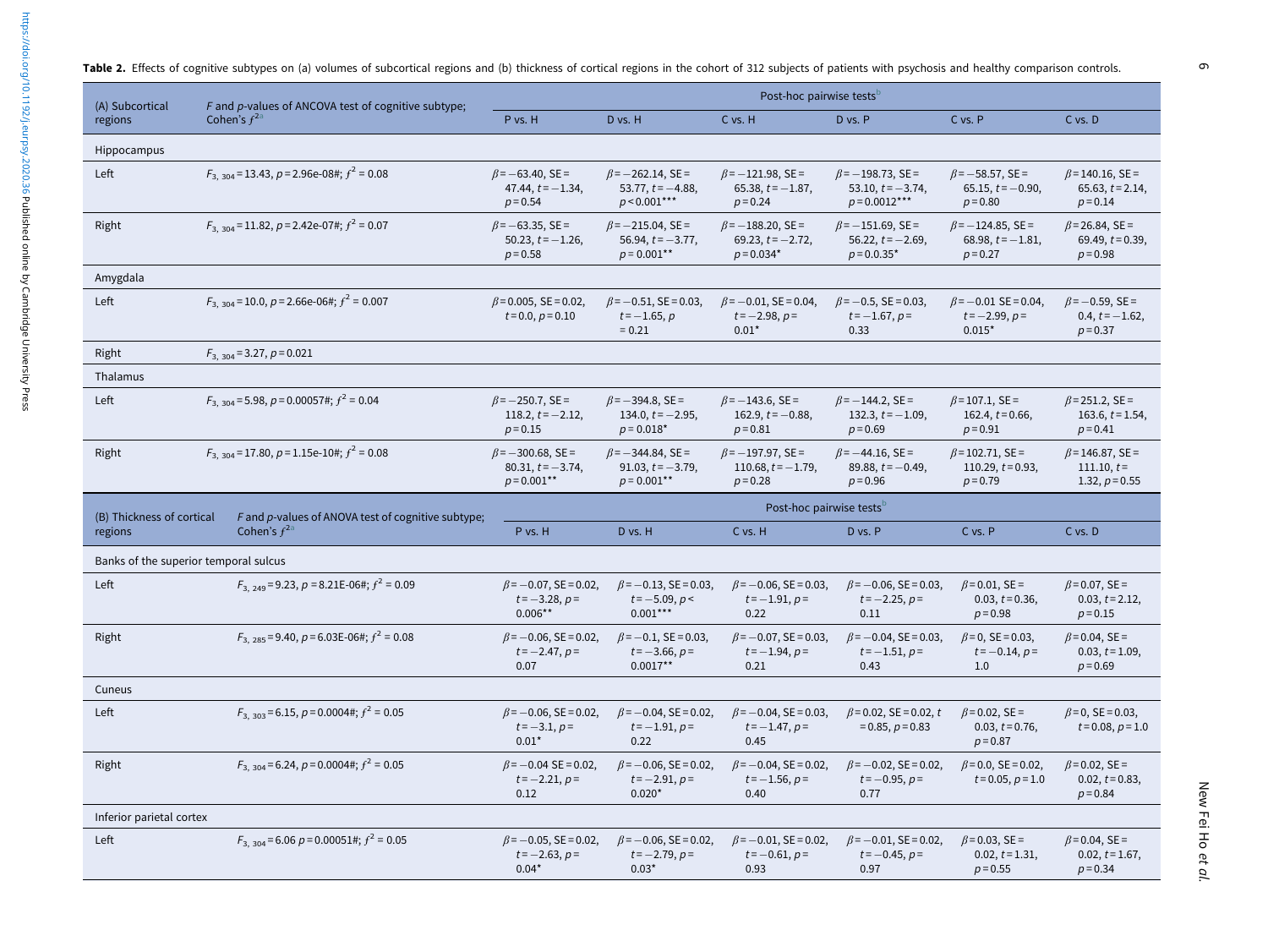|                                         | (B) Thickness of cortical<br>F and p-values of ANOVA test of cognitive subtype; |                                                                 | Post-hoc pairwise tests <sup>b</sup>                            |                                                               |                                                         |                                                           |                                                            |  |  |
|-----------------------------------------|---------------------------------------------------------------------------------|-----------------------------------------------------------------|-----------------------------------------------------------------|---------------------------------------------------------------|---------------------------------------------------------|-----------------------------------------------------------|------------------------------------------------------------|--|--|
| regions                                 | Cohen's $f^{2a}$                                                                | P vs. H                                                         | D vs. H                                                         | C vs. H                                                       | D vs. P                                                 | C vs. P                                                   | $C$ vs. $D$                                                |  |  |
| Right<br>$F_{3,304}$ = 5.32, p = 0.0014 |                                                                                 |                                                                 |                                                                 |                                                               |                                                         |                                                           |                                                            |  |  |
| Lateral occipital gyrus                 |                                                                                 |                                                                 |                                                                 |                                                               |                                                         |                                                           |                                                            |  |  |
| Left                                    | $F_3$ 305 = 9.31, p = 6.62E-06#; $f^2$ = 0.08                                   | $\beta$ = -0.07, SE = 0.02,<br>$t = -3.86, p =$<br>$0.00077***$ | $\beta$ = -0.09, SE = 0.02,<br>$t = -4.27, p =$<br>$0.00013***$ | $\beta$ = -0.05, SE = 0.03,<br>$t = -1.93, p =$<br>0.21       | $\beta$ = -0.02, SE = 0.02,<br>$t = -0.86, p =$<br>0.83 | $\beta$ =0.02, SE =<br>$0.03, t = 0.87,$<br>$p = 0.82$    | $\beta$ =0.04, SE =<br>$0.03, t = 1.56,$<br>$p = 0.40$     |  |  |
| Right                                   | $F_3$ 305 = 6.23, p = 0.00040#; $f^2$ = 0.05                                    | $\beta$ = -0.06, SE = 0.02,<br>$t = -2.98, p =$<br>$0.016*$     | $\beta$ = -0.08, SE = 0.02,<br>$t = -3.62, p =$<br>$0.0019**$   | $\beta$ = -0.02, SE = 0.03,<br>$t = -0.85, p =$<br>0.83       | $\beta$ = -0.02, SE = 0.02,<br>$t = -0.99, p =$<br>0.75 | $\beta$ =0.04, SE =<br>$0.03, t = 1.32,$<br>$p = 0.55$    | $\beta$ = 0.06, SE =<br>$0.03, t = 2.11,$<br>$p = 0.15$    |  |  |
| Lateral orbitofrontal gyrus             |                                                                                 |                                                                 |                                                                 |                                                               |                                                         |                                                           |                                                            |  |  |
| Left                                    | $F_{3,305}$ = 14.43, p = 8.15E-09#; $f^2$ = 0.10                                | $\beta$ = -0.07, SE = 0.02,<br>$t = -3.32, p =$<br>$0.0057**$   | $\beta$ = -0.08, SE = 0.02,<br>$t = -3.53, p =$<br>$0.0027**$   | $\beta$ = -0.11, SE = 0.03,<br>$t = -3.73, p =$<br>$0.0014**$ | $\beta$ = -0.01, SE = 0.02,<br>$t = -0.59, p =$<br>0.93 | $\beta$ = -0.04, SE =<br>$0.03, t = -1.33,$<br>$p = 0.54$ | $\beta$ = -0.02, SE =<br>$0.03, t = -$<br>$0.84, p = 0.83$ |  |  |
| Right                                   | $F_3$ 304 = 13.48, p = 2.79E-08#; $f^2$ = 0.09                                  | $\beta$ = -0.05, SE = 0.02,<br>$t = -2.32, p =$<br>0.093        | $\beta$ = -0.09, SE = 0.02,<br>$t = -4.18, p <$<br>$0.001***$   | $\beta$ = -0.09, SE = 0.03,<br>$t = -3.29, p =$<br>$0.0060**$ | $\beta$ = -0.05, SE = 0.02,<br>$t = -2.16, p =$<br>0.14 | $\beta$ = -0.04, SE =<br>$0.03, t = -1.62,$<br>$p = 0.36$ | $\beta$ =0, SE = 0.03, t<br>$= 0.13, p = 1.0$              |  |  |
| Lingual gyrus                           |                                                                                 |                                                                 |                                                                 |                                                               |                                                         |                                                           |                                                            |  |  |
| Left                                    | $F_{3.304}$ = 11.14, p = 5.89E-07#; $f^2$ = 0.09                                | $\beta$ = -0.05, SE = 0.02,<br>$t = -2.85, p =$<br>$0.02*$      | $\beta$ = -0.07, SE = 0.02,<br>$t = -3.37, p =$<br>$0.0045**$   | $\beta$ = -0.08, SE = 0.02,<br>$t = -3.28, p =$<br>$0.006**$  | $\beta$ = -0.02, SE = 0.02,<br>$t = -0.86, p =$<br>0.82 | $\beta$ = -0.03, SE =<br>$0.02, t = -1.23,$<br>$p = 0.60$ | $\beta$ = -0.01, SE =<br>$0.02, t = -$<br>$0.53, p = 0.95$ |  |  |
| Right                                   | $F_{3,304}$ = 6.62, p = 0.00024#; $f^2$ = 0.05                                  | $\beta$ = -0.05, SE = 0.02,<br>$t = -2.54, p =$<br>0.055        | $\beta$ = -0.06, SE = 0.02,<br>$t = -2.69, p =$<br>$0.037*$     | $\beta$ = -0.04, SE = 0.03,<br>$t = -1.58, p =$<br>0.39       | $\beta$ = -0.01, SE = 0.02,<br>$t = -0.45, p =$<br>0.97 | $\beta$ =0.01, SE =<br>$0.02, t = 0.26,$<br>$p = 0.99$    | $\beta$ =0.02, SE =<br>$0.03, t = 0.62,$<br>$p = 0.92$     |  |  |
| Medial orbital frontal gyrus            |                                                                                 |                                                                 |                                                                 |                                                               |                                                         |                                                           |                                                            |  |  |
| Left                                    | $F_3$ 304 = 8.61, p = 1.68E-05#; $f^2$ = 0.06                                   | $\beta$ = -0.07, SE = 0.02,<br>$t = -3.42, p =$<br>$0.0037**$   | $\beta$ = -0.07, SE = 0.02,<br>$t = -3.2, p =$<br>$0.0081**$    | $\beta$ = -0.0, SE = 0.03,<br>$t = -1.08, p =$<br>0.70        | $\beta$ = 0, SE = 0.02, t<br>$=-0.17, p=1.0$            | $\beta$ = 0.04, SE =<br>$0.03, t=1.41,$<br>$p = 0.49$     | $\beta$ =0.04, SE =<br>$0.03, t=1.54,$<br>$p = 0.41$       |  |  |
| Right                                   | $F_{3,304}$ = 11.82, p = 2.42e-07#; $f^2$ = 0.05                                | $\beta$ = -0.05, SE = 0.02,<br>$t = -2.31, p =$<br>0.096        | $\beta$ = -0.1, SE = 0.03,<br>$t = -3.97, p <$<br>$0.001***$    | $\beta$ = -0.05, SE = 0.03,<br>$t = -1.67, p =$<br>0.34       | $\beta$ = -0.05, SE = 0.03,<br>$t = -1.93, p =$<br>0.21 | $\beta$ = 0, SE = 0.03,<br>$t = 0.01, p = 1$              | $\beta$ = 0.05, SE =<br>$0.03, t=1.58,$<br>$p = 0.39$      |  |  |
| Middle temporal gyrus                   |                                                                                 |                                                                 |                                                                 |                                                               |                                                         |                                                           |                                                            |  |  |
| Left                                    | $F_{3, 299} = 4.41, p = 0.005$                                                  |                                                                 |                                                                 |                                                               |                                                         |                                                           |                                                            |  |  |
| Right                                   | $F_3$ 304 = 11.25, p = 5.11E-07#; $f^2$ = 0.08                                  | $\beta$ = -0.07, SE = 0.02,<br>$t = -3.17, p =$<br>$0.0086**$   | $\beta$ = -0.11, SE = 0.02,<br>$t = -4.47, p <$<br>$0.001***$   | $\beta$ = -0.06, SE = 0.03,<br>$t = -2.02, p =$<br>0.18       | $\beta$ = -0.04, SE = 0.02,<br>$t = -1.66, p =$<br>0.35 | $\beta$ =0.01, SE =<br>$0.03, t = 0.3,$<br>$p = 0.99$     | $\beta$ = 0.05, SE =<br>$0.03, t=1.64,$<br>$p = 0.35$      |  |  |
| Pars opercularis                        |                                                                                 |                                                                 |                                                                 |                                                               |                                                         |                                                           |                                                            |  |  |
| Left                                    | $F_{3,305}$ = 11.42, p = 3.98E-05#; $f^2$ = 0.06                                | $\beta$ = -0.07, SE = 0.02,<br>$t = -3.44, p =$<br>$0.0036**$   | $\beta$ = -0.07, SE = 0.02,<br>$t = -3.19, p =$<br>$0.0085**$   | $\beta$ = -0.05, SE = 0.03,<br>$t = -1.85, p =$<br>0.25       | $\beta$ = 0, SE = 0.02, t<br>$=-0.14, p=1.0$            | $\beta$ =0.02, SE =<br>$0.03, t = 0.65,$<br>$p = 0.92$    | $\beta$ =0.02, SE =<br>$0.03, t = 0.76,$<br>$p = 0.87$     |  |  |

European Psychiatry European Psychiatry

Continued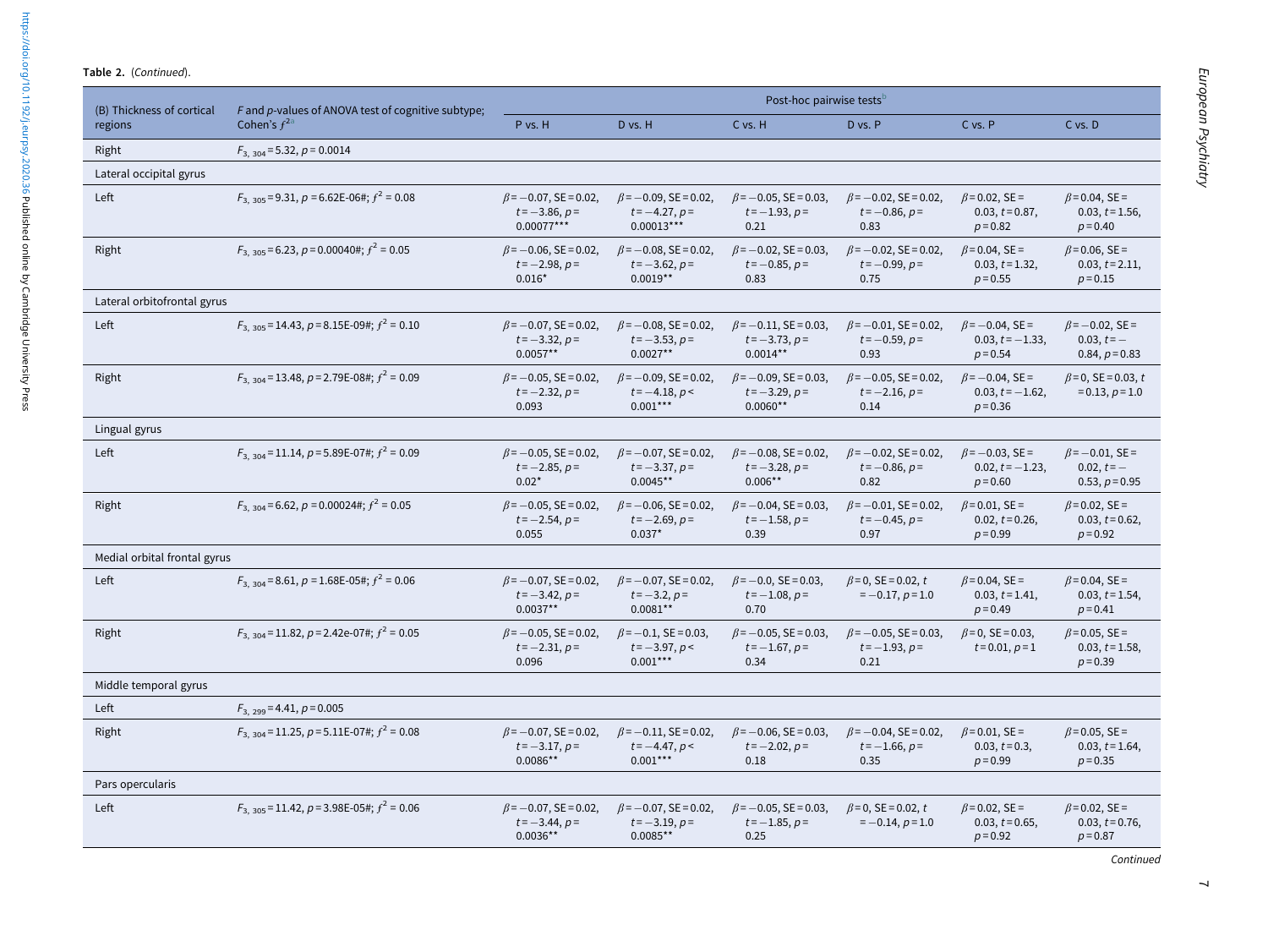|  | Table 2. (Continued). |
|--|-----------------------|
|--|-----------------------|

<span id="page-7-0"></span>

| (B) Thickness of cortical    | F and p-values of ANOVA test of cognitive subtype;<br>Cohen's $f^{2a}$ | Post-hoc pairwise tests <sup>b</sup>                          |                                                               |                                                               |                                                         |                                                           |                                                         |  |
|------------------------------|------------------------------------------------------------------------|---------------------------------------------------------------|---------------------------------------------------------------|---------------------------------------------------------------|---------------------------------------------------------|-----------------------------------------------------------|---------------------------------------------------------|--|
| regions                      |                                                                        | P vs. H                                                       | D vs. H                                                       | C vs. H                                                       | D vs. P                                                 | C vs. P                                                   | $C$ vs. $D$                                             |  |
| Right                        | $F_{3.305}$ = 9.90, p = 3.00E-06#; $f^2$ = 0.07                        | $\beta$ = -0.07, SE = 0.02,<br>$t = -2.98, p =$<br>$0.016*$   | $\beta$ = -0.11, SE = 0.02,<br>$t = -4.28, p <$<br>$0.001***$ | $\beta$ = -0.07, SE = 0.03,<br>$t = -2.15, p =$<br>0.14       | $\beta$ = -0.04, SE = 0.02,<br>$t = -1.66, p =$<br>0.34 | $\beta$ = 0, SE = 0.03,<br>$t = 0.01, p = 1.0$            | $\beta$ =0.04, SE =<br>$0.03, t = 1.35,$<br>$p = 0.53$  |  |
| Pars orbitalis               |                                                                        |                                                               |                                                               |                                                               |                                                         |                                                           |                                                         |  |
| Left                         | $F_{3,305}$ = 11.42, p = 4.04E-07#; $f^2$ = 0.09                       | $\beta$ = -0.13, SE = 0.03,<br>$t = -4.32, p <$<br>$0.001***$ | $\beta$ = -0.16, SE = 0.03,<br>$t = -4.75, p <$<br>$0.001***$ | $\beta$ = -0.13, SE = 0.04,<br>$t = -3.24, p =$<br>$0.0071**$ | $\beta$ = -0.03, SE = 0.03,<br>$t = -0.93, p =$<br>0.79 | $\beta$ =0, SE = 0.04,<br>$t = -0.11, p =$<br>1.0         | $\beta$ =0.03, SE =<br>$0.04, t = 0.64,$<br>$p = 0.92$  |  |
| Right                        | $F_{3,305}$ = 6.72, p = 0.0002113#; $f^2$ = 0.05                       | $\beta$ = -0.11, SE = 0.03,<br>$t = -3.72, p =$<br>$0.0016**$ | $\beta$ = -0.15, SE = 0.03,<br>$t = -4.61, p <$<br>$0.001***$ | $\beta$ = -0.12, SE = 0.04,<br>$t = -2.87, p =$<br>$0.022*$   | $\beta$ = -0.04, SE = 0.03,<br>$t = -1.33, p =$<br>0.54 | $\beta$ = -0.01, SE =<br>$0.04, t = -0.18$<br>$p = 1.0$   | $\beta$ =0.04, SE =<br>$0.04, t = 0.9,$<br>$p = 0.80$   |  |
| Pars triangularis            |                                                                        |                                                               |                                                               |                                                               |                                                         |                                                           |                                                         |  |
| Left                         | $F_3$ 305 = 10.19, p = 2.07E-06#; $f^2$ = 0.08                         | $\beta$ = -0.06, SE = 0.02,<br>$t = -2.91, p =$<br>$0.020*$   | $\beta$ = -0.1, SE = 0.03,<br>$t = -4.13, p <$<br>$0.001***$  | $\beta$ = -0.08, SE = 0.03,<br>$t = -2.63, p =$<br>$0.04*$    | $\beta$ = -0.04, SE = 0.02,<br>$t = -1.57, p =$<br>0.39 | $\beta$ = -0.02, SE =<br>$0.03, t = -0.53,$<br>$p = 0.95$ | $\beta$ = 0.02, SE =<br>$0.03, t = 0.75,$<br>$p = 0.88$ |  |
| Right                        | $F_3$ 304 = 9.56, p = 4.72E-06#; $f^2$ = 0.08                          | $\beta$ = -0.07, SE = 0.02,<br>$t = -3.47, p =$<br>$0.0032**$ | $\beta$ = -0.11, SE = 0.02,<br>$t = -4.85, p <$<br>$0.001***$ | $\beta$ = -0.07, SE = 0.03,<br>$t = -2.29, p =$<br>0.10       | $\beta$ = -0.04, SE = 0.02,<br>$t = -1.79, p =$<br>0.28 | $\beta$ =0.01, SE =<br>$0.03, t = 0.23,$<br>$p = 1.0$     | $\beta$ =0.05, SE =<br>$0.03, t = 1.68,$<br>$p = 0.33$  |  |
| Rostral middle frontal gyrus |                                                                        |                                                               |                                                               |                                                               |                                                         |                                                           |                                                         |  |
| Left                         | $F_{3,305}$ = 3.35, p = 0.02                                           |                                                               |                                                               |                                                               |                                                         |                                                           |                                                         |  |
| Right                        | $F_{3,305}$ = 7.52, p = 7.16E-05#; $f^2$ = 0.06                        | $\beta$ = -0.06, SE = 0.02,<br>$t = -3.34, p =$<br>$0.0051**$ | $\beta$ = -0.09, SE = 0.02,<br>$t = -4.26, p <$<br>$0.001***$ | $\beta$ = -0.05, SE = 0.03,<br>$t = -2.01, p =$<br>0.18       | $\beta$ = -0.03, SE = 0.02,<br>$t = -1.31, p =$<br>0.55 | $\beta$ =0.01, SE =<br>$0.03, t = 0.41,$<br>$p = 0.98$    | $\beta$ =0.04, SE =<br>$0.03, t=1.47,$<br>$p = 0.45$    |  |
| Superior frontal gyrus       |                                                                        |                                                               |                                                               |                                                               |                                                         |                                                           |                                                         |  |
| Left                         | $F_{3,305}$ = 6.84, p = 0.00018#; $f^2$ = 0.06                         | $\beta$ = -0.04, SE = 0.02,<br>$t = -1.81, p =$<br>0.27       | $\beta$ = -0.09, SE = 0.02,<br>$t = -3.47, p =$<br>$0.0033**$ | $\beta$ = -0.05, SE = 0.03,<br>$t = -1.65, p =$<br>0.35       | $\beta$ = -0.05, SE = 0.02,<br>$t = -1.88, p =$<br>0.24 | $\beta$ = -0.01, SE =<br>$0.03, t = -0.33,$<br>$p = 0.99$ | $\beta$ = 0.04, SE =<br>$0.03, t=1.19,$<br>$p = 0.63$   |  |
| Right                        | $F_{3,305}$ = 7.89, p = 4.38E-05#; $f^2$ = 0.06                        | $\beta$ = -0.05, SE = 0.02,<br>$t = -2.34, p =$<br>0.089      | $\beta$ = -0.11, SE = 0.02,<br>$t = -4.57, p <$<br>$0.001***$ | $\beta$ = -0.05, SE = 0.03,<br>$t = -1.73, p =$<br>0.30       | $\beta$ = -0.06, SE = 0.02,<br>$t = -2.52, p =$<br>0.06 | $\beta$ =0, SE = 0.03,<br>$t = -0.03, p =$<br>1.0         | $\beta$ =0.06, SE =<br>$0.03, t = 2.01,$<br>$p = 0.18$  |  |
| Superior temporal gyrus      |                                                                        |                                                               |                                                               |                                                               |                                                         |                                                           |                                                         |  |
| Left                         | $F_{3,303}$ = 6.95, p = 0.00015                                        |                                                               |                                                               |                                                               |                                                         |                                                           |                                                         |  |
| Right                        | $F_{3, 305}$ = 12.0, $p$ = 0.192E-07##; $f^2$ = 0.09                   | $\beta$ = -0.07, SE = 0.02,<br>$t = -3.46, p =$<br>$0.0033**$ | $\beta$ = -0.11, SE = 0.02,<br>$t = -4.62, p <$<br>$0.001***$ | $\beta$ = -0.06, SE = 0.03,<br>$t = -2.16, p =$<br>0.13       | $\beta$ = -0.04, SE = 0.02,<br>$t = -1.56, p =$<br>0.40 | $\beta$ =0.01, SE =<br>$0.03, t = 0.35,$<br>$p = 0.98$    | $\beta$ = 0.05, SE =<br>$0.03, t=1.62,$<br>$p = 0.37$   |  |

Abbreviations: β, beta coefficients; C, compromised; D, deteriorated; H, healthy; P, preserved; SE, standard error.

 ${}^{a}f^{2}$  effect sizes of 0.02, 0.15, and 0.35 are considered small, medium, and large, respectively.

 $b$ Post-hoc tests, with multiple comparison adjusted p-values of  $* < 0.05$ ,  $** < 0.01$ , or  $*** < 0.001$  shown.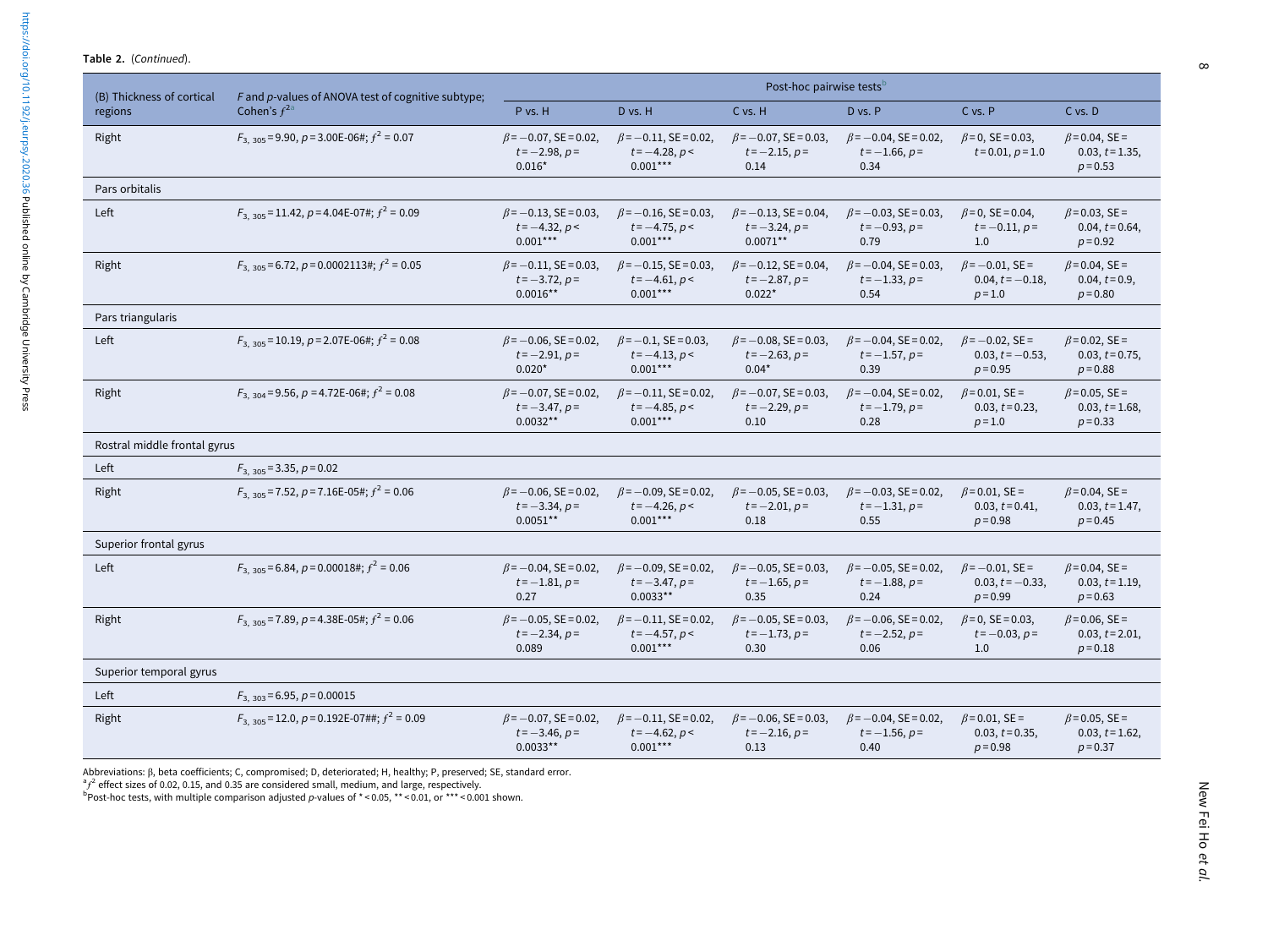<span id="page-8-0"></span>

Figure 1. Hippocampal volume changes across the cognitive subtypes and healthy controls over time: a longitudinal snapshot. Spaghetti plots indicate progressive volume decline over time in the (A) left hippocampus and (B) right hippocampus in "deteriorated" cognitive subtype compared with "preserved" subtype and healthy individuals. (C) Within the "deteriorated" cognitive subtype, left hippocampal volume decline correlated with less improvements in cognitive composite scores (higher scales indicate better performance over time) and worse negative symptoms. Volume decline in both the left and right hippocampi also correlated with worse general psychopathology and psychosocial and occupational functioning. \*\*\*p < 0.001, \*p < 0.05.

## **Discussion**

The current study found shared and distinct corticolimbic abnormalities among the cognitive subtypes. Cortical thinning, ventricular enlargements and limbic volume reductions were the most widespread in "deteriorated" cognitive subtype and were the most limited in "compromised" cognitive subtype compared with healthy controls. Lateralization of brain regions did not differ among the groups, apart from the amygdala, which showed more pronounced rightward lateralization in "compromised" compared with healthy controls and "preserved" cognitive subtype. Progressive shrinkage of the hippocampus was associated with "deteriorated" subtype compared with healthy controls and "preserved"

subtype; the hippocampal shrinkage correlated with worsening cognitive and psychosocial functioning, and increasing severity of negative symptoms.

The nature and extent of brain structure abnormalities in our cross-sectional findings were consistent with some but not all prior findings. First, no group differences in ICV were found which was similar to findings of an earlier study [[16\]](#page-11-11). Second, we found that "deteriorated" cognitive subtype exhibited the largest extent of gray matter reductions in measures of total cortical gray matter and total subcortical gray matter when compared with healthy controls, in contrast with an earlier finding that "compromised" subtype exhibited the largest extent of gray matter reductions [\[15,](#page-11-12)[16\]](#page-11-11). Third, relatively extensive brain tissue loss was observed in "preserved"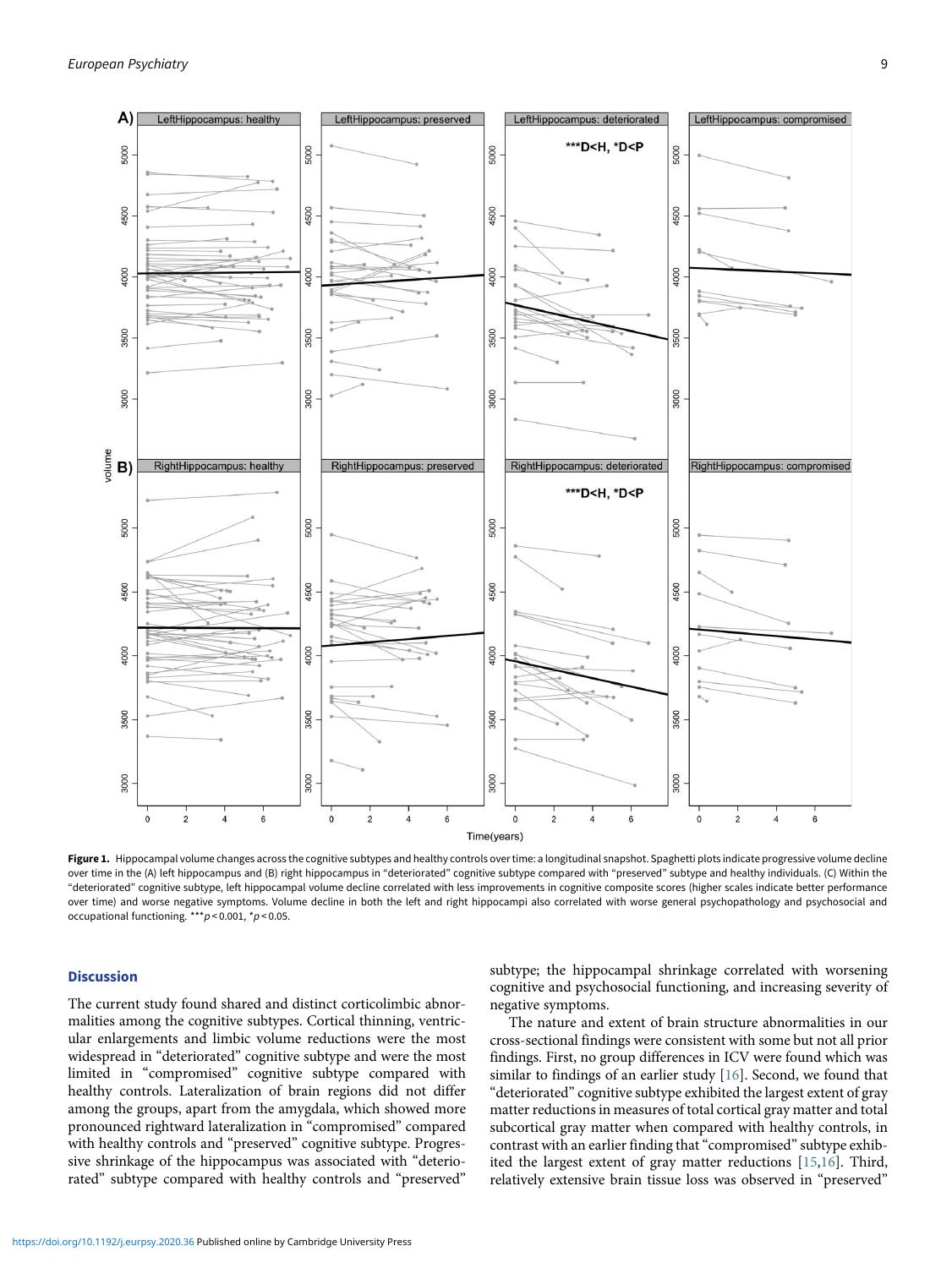<span id="page-9-0"></span>

Figure 1. Continued

cognitive subtype, which was in line with previous literature [[14](#page-11-10)[,16](#page-11-11)[,24](#page-11-20)[,25](#page-11-21)]. One possible explanation to account for the absence of direct relationship between brain pathology and clinical manifestation could be cognitive reserve [[26\]](#page-11-22). Cognitive reserve is posited as an active process in psychosis, in which efficiency in neural networks and/or recruitment of alternative networks can compensate for the loss of brain tissue [\[27](#page-11-23)]. Education is a known neuroprotective factor contributing to cognitive reserve [\[27](#page-11-23)] and in this present study "preserved" received more years of education than "compromised" and "deteriorated." Another possible explanation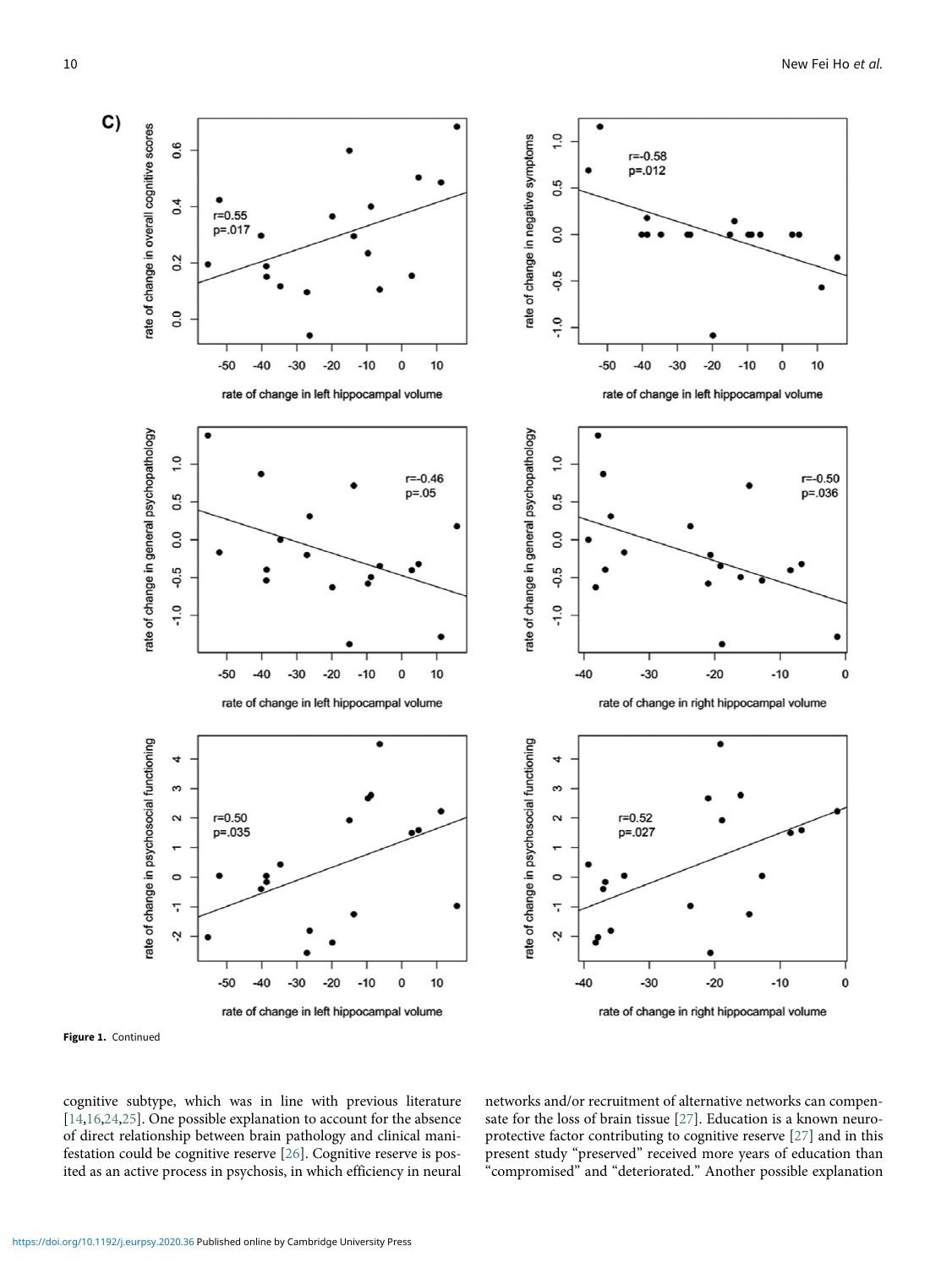could be the effects of the type, duration of use and dosages of antipsychotics, which have been linked to brain tissue loss [[13,](#page-11-9)[28](#page-11-24)[,29](#page-11-25)]. Although not markedly significant, we note that "preserved" received relatively higher antipsychotic dose than the other groups. Conversely, the duration of untreated psychosis—found to differentially affect the general cognitive abilities of patients with low premorbid IQ and high premorbid IQ [\[30\]](#page-11-26)—may also exert differential effects on frontal and temporal regions of the brain [[31,](#page-11-27)[32\]](#page-11-28).

We noted generally an absence of group lateralization differences in regional subcortical and cortical thickness measures except the amygdala. "Compromised" showed increased rightward amygdala lateralization, which was driven by a differentially smaller left amygdala, compared with "preserved" and healthy controls. Longitudinally, this pattern of abnormal amygdala lateralization did not change. The amygdala continues to grow non-linearly throughout infancy into adolescence, reaching maximal volume at 9–11 years of age [\[33](#page-11-29)], and has recently been shown to be an area of ongoing postnatal neurogenesis [[34\]](#page-11-30). Different cognitive roles have been posited for the left and right amygdala, with the left being involved in deliberate evaluation and the right involved in subliminal and more rapid affective responses relevant in psychosis [[35,](#page-11-31)[36\]](#page-11-32).

Besides laterality differences, "compromised" showed the most limited cortical thinning and ventricular enlargement among the subtypes. Brain atrophy was also relatively spared in "compromised." This begets the question of why brain changes are more circumscribed in "compromised" than "preserved." One explanation could be that the progression of brain changes in "compromised" are later in onset. Another explanation could be that "compromised" had taken the "first hit" in cognitive impairments earlier in life, hence subsequent onslaught of disease-related effects had affected this subtype to a lesser degree than the other two.

In contrast, the hippocampal shrinkage, and to a certain extent thalamic shrinkage, in "deteriorated" is suggestive of more dynamic and aggresive brain changes occurring in this subtype. The progressive loss of hippocampal volume is on top of the reduction in hippocampal volume in "deteriorated" when compared to healthy and "preserved" at baseline, the latter finding by itself consistent with a previous study, which though did not include comparisons with the "compromised" cognitive subtype [[37\]](#page-11-33). The observed relationship between the brain changes and cognitive performances are consistent with a large-scale study of schizophrenia spectrum conditions spanning over 18 years showing that only a subset of the patients showed progressive brain changes, and which correlated most closely with cognitive impairments [[13](#page-11-9)]. Previously, we had also reported progressive hippocampal loss accompanying decline across all symptom domains in a schizophrenia cohort [\[21\]](#page-11-17). This additional subtyping of cognitive profile now revealed that the hippocampal shrinkage correlated with worsening negative symptoms and global psychopathology but not positive symptoms in "deteriorated" cognitive subtype. This could be attributed to the clinical overlap between cognitive dysfunction and phenomenology such as poverty of speech, deficits with abstract thinking and poor attention in negative syndrome of schizophrenia [[38](#page-11-34)]. Cognitive difficulties also affect daily functioning [[2\]](#page-11-1), and may explain the observed association between hippocampal reduction in "deteriorated" subtype and declining psychosocial and occupational functioning.

We then used our main findings (namely limbic structures, lateral ventricular volumes, and amygdala laterality index) to

predict the cognitive subtypes within a small independent cohort of subjects. The overall accuracy was 71% which suggest that further elucidation of specific brain substrates underlying cognitive subtypes in psychosis is warranted, which could be monitored for changes with clinical management (pharmacological or nonpharmacological) over time. A previous trial of a 2-year cognitive enhancement therapy reported left amygdala volume increase and greater left hippocampal volume preservation [\[5\]](#page-11-4). Another trial of auditory cognitive training reported a correlation between thalamic volume change and cognitive improvements in the intervention group [\[6\]](#page-11-5) which highlights the need to account for brain measures associated with cognitive subtype in psychosis at baseline and longitudinally.

Our findings should be interpreted within the confines of several limitations. First, the cognitive profiling heavily relied on a cross-sectional tool of reading ability for assessing premorbid cognitive abilities. Second, the findings between cognitive subtypes and brain pathology are associational; the study design cannot whether the brain reductions already present in the different subtypes are because of stunted neurodevelopment, accelerated neurodegeneration, diminished neuroplasticity, or due to confounding effects of poor lifestyle choices or cumulative antipsychotic exposure. Also, our longitudinal analyses were based on a modest sample size. Future prospective studies may want to extend the age range starting from adolescence which could proffer further insights into brain structural changes underlying cognitive subtypes. Additional imaging modalities of structural or resting-state functional connectivity could potentially provide richer information on multimodal cerebral networks associated with cognitive subtypes.

In conclusion, our present findings pointed toward distinct extent and trajectory of corticolimbic structure abnormalities associated with cognitive subtypes in psychosis, which may allow better biological understanding of the course of cognitive functioning with treatment over time.

Supplementary Materials. To view supplementary material for this article, please visit [http://dx.doi.org/10.1192/j.eurpsy.2020.36.](http://dx.doi.org/10.1192/j.eurpsy.2020.36)

Acknowledgments. This study is supported by the Singapore Ministry of Health's National Medical Research Council under the Center Grant Program (Institute of Mental Health, Singapore) (NMRC/CG/004/2013), Open Fund Young Investigator Research Grant (NMRC/OFYIRG/0020/2016) (NFH) and National Healthcare Group SIG/15014 (NFH); SIG/05004, SIG/05028 (KS), the Singapore Bioimaging Consortium (RP C-009/2006) (KS); the Biomedical Research Council, Singapore (BMRC 04/1/36/372), the Agency for Science, Technology, and Research (A\*STAR) and Duke-NUS Graduate Medical School Signature Research Program funded by Ministry of Health, Singapore (JZ).

Conflict of Interest. Dr. Keefe has received support from AbbVie, Acadia, Akebia, Akili, Alkermes, Astellas, Asubio, Avanir, AviNeuro/ ChemRar, Axovant, Biogen, BiolineRx, Biomarin, Boehringer-Ingelheim, Cerecor, CoMentis, FORUM, Global Medical Education, GW Pharmaceuticals, Intracellular Therapeutics, Janssen, Lundbeck, MedScape, Merck, Minerva Neurosciences Inc, Mitsubishi, Moscow Research Institute of Psychiatry, Neuralstem, Neuronix, Novartis, the New York State Office of Mental Health, Otsuka, Pfizer, Reviva, Roche, Sanofi, Shire, Sunovion, Takeda, Targacept, the University of Moscow, the University of Texas Southwest Medical Center, and WebMD. Dr. Keefe also receives royalties from the BACS testing battery. He is also a shareholder in NeuroCog Trials and Sengenix. All the other authors report no competing interests.